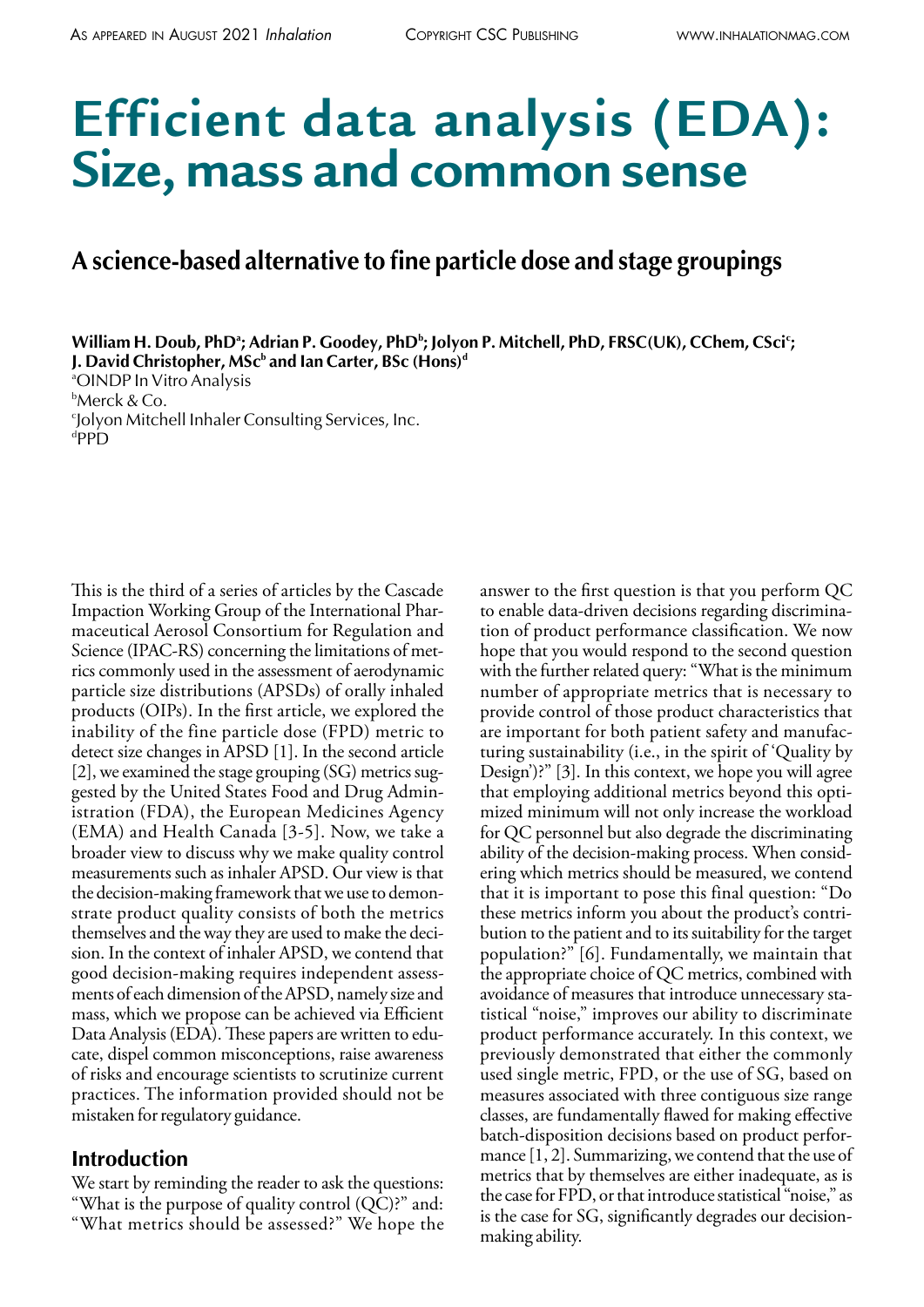#### **How do we assess batch-to-batch changes in APSD to maintain proper control of our product?**

From the foregoing, it is evident that we need to select metrics that not only assess APSD accurately *but are also sensitive to relevant changes in terms of the two independent variables defining APSD, namely mass of API and particle size, expressed as aerodynamic diameter.* In the first article in the series, we reminded readers that APSDs are two-dimensional in form and highlighted the risk of neglecting to follow each dimension independently [1]. Recall that we presented the reader with 201 massweighted APSDs from an OIP from the IPAC-RS database. Two hundred of these APSDs were presented as encompassing typical product performance, and one manifestly different APSD was introduced as a newly manufactured batch yet to be dispositioned. Looking at the cumulative APSDs, we showed that the mass median aerodynamic diameter (MMAD) for this new batch was well outside the range typically observed for the product, being more than 1 µm coarser than the other APSDs. However, when we attempted to use FPD to evaluate this APSD relative to the others, we saw that FPD could not discriminate between the unexpected performance of the newly manufactured batch and the typical product performance represented by the other 200 APSDs. We therefore concluded that the use of FPD by itself would not allow us to determine whether we had manufactured the product we had intended. This incongruity arises because FPD only assesses one of the dimensions (API mass) necessary to characterize an APSD; in other words, this measure is insensitive to changes in the size-dimension, described well by sizerelated metrics such as MMAD.

In the subsequent article [2], we discussed why cascade impactor stage grouping based on three contiguous size ranges is also ineffective at observing differences between APSDs consistently. Recall we showed for the product in question that SGs are incapable of reliable discrimination between APSDs, misclassifying as many as 62% of APSDs relative to simple limits on their size and mass dimensions. Although an individual group may have some ability to assess either dimension of an APSD, when all three stage groupings are used to evaluate *both* the size and mass dimensions, statistical "noise" emanates from the middle group in the set. Put simply, mass entering this middle group from either neighbor is exactly counterbalanced by mass leaving the neighbor and *vice versa. This statistical noise, combined with the simultaneous use of all three groups for evaluation, creates compounded misclassifications due to multiplicity that significantly degrade relevant discrimination and compromise decision capability.*

In this article, we complete the picture by demonstrating an intrinsically more discriminating way to control, simultaneously, both API mass and particle size while avoiding the noise introduced by capturing redundant information. At the same time, we argue that by virtue of not capturing such additional information, this approach does not introduce noise that results in multiplicity concerns. First, we remind the reader of the two key metrics that account for movements within either or both dimensions of an APSD; namely impactor-sized mass (ISM), defined as the mass recovered from the stages of the impactor whose upper-bound size is defined, and MMAD, which describes the central tendency of the mass distribution with respect to aerodynamic particle size. As an example of how this process might work, we now examine both ISM (expressed as mass of API as its percentage of label claim  $(LC)$ ) and MMAD ( $\mu$ m) from real QC test results for a marketed product from the same IPAC-RS database (see sidebar for details). These metrics were calculated from Andersen 8-stage cascade impactor (ACI) data for each of the 201 batches of the product.

## **What does a metric offer?**

Let's take a look at what each of these metrics offers cascade impactor (CI) practitioners. To do so, we introduce here a simple analysis that provides a clear, accessible view of both the nature of what an APSD metric reports and the level of discrimination it provides. In other words, it summarizes the utility of the metric, namely what you can and cannot do with it. To explain how this analysis is conducted, let us first focus solely on ISM. We begin by calculating the ISM for each APSD. Then, we assign a ranking to each APSD based on the value of its ISM, relative to the set of ISM values for the entire population of 201 APSDs. The rankings are expressed as percentiles, so the APSD with the largest ISM is assigned a rank of 100%, the APSD with the smallest ISM is assigned a rank of 0%, the APSD whose ISM is the median of the population is assigned a rank of 50%, and so on. As such, this ranking describes where each APSD's ISM value resides within a distribution of the entire population of ISM values for this product. The ISM rankings are then used to group the APSDs into four bins, with each bin representing a different portion of the total distribution of ISM values. Although we recognize that the ISM values may not always be normally distributed, for this exercise, the boundaries of the bins are chosen to represent increments based on multiples of a normally distributed population's standard deviation around the median value, as shown in Table 1. Bin 1

#### Table 1

#### **Limits of binned distributions shown in figures**

| Bin No.      | Lower           | Upper             |
|--------------|-----------------|-------------------|
|              | $16\% - 50\%$   | $50\% - 84\%$     |
| $\mathbf{2}$ | $2.5\% - 16\%$  | 84%-97.5%         |
| 3            | $0.5\% - 2.5\%$ | $97.5\% - 99.5\%$ |
|              | $0\% - 0.5\%$   | 99.5%-100%        |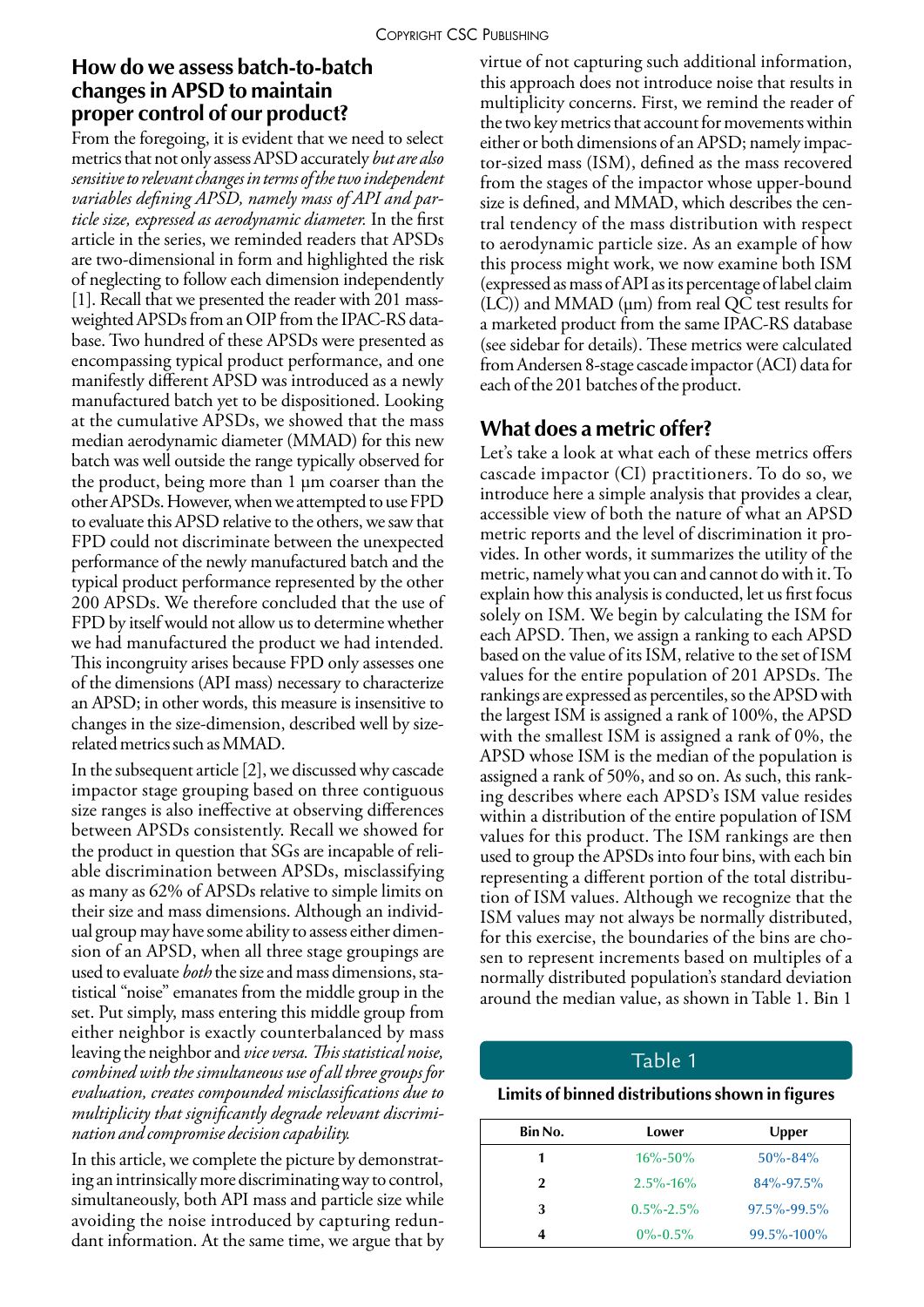contains the APSDs whose ISM values therefore comprise the central 68% of the population, from the 16th percentile to the 84th percentile (± 1 standard deviation). Bin 2 contains the APSDs whose ISM values fall between the 2.5th percentile and the 97.5th percentile, excluding those in Bin 1 (those between 1 and 2 standard deviations from the median). The APSDs in Bin 3 correspondingly have ISM values between the 0.5th percentile and the 99.5th percentile, but outside the range of Bin 2 (i.e., between 2 and 3 standard deviations from the median). Finally, APSDs in Bin 4 have ISM values beyond the 0.5th percentile to the 99.5th percentile bounds of Bin 3 (i.e., those APSDs whose ISM values are more than 3 standard deviations from the median). Each bin is therefore symmetrically located about the median value and for clarity in presentation, the "upper" and "lower" halves are distinguished by color in the figures.

Now let's have a look at what this binning approach teaches us about what ISM offers as a metric. The plots in the top row of Figure 1 feature all 201 APSDs from the product, grouped according to their ISM bin. As previously mentioned, they are color-coded based on whether their ISM is greater than or less than the median ISM value. So, the left-most plot features APSDs whose ISM values are within the central 68% of the entire population.

Moving from left to right across the upper row of plots to Bins 2, 3 and 4, we see the APSDs whose ISM values are located further and further from the median. So

what does this teach us about the utility of ISM as an APSD metric? Well, the increasing separation of the upper (blue) and lower (green) halves of each bin as we move outward from the median confirms that ISM can be used to discriminate between APSDs *that are visibly different in their mass dimension* (the y-axis). Although perhaps not surprising, this is an important demonstration of the evidence for meaningful, rationalizable discrimination between APSDs. This graphical presentation also confirms that ISM is incapable of discriminating between APSDs *based on their size dimension*. The collection of APSDs of widely varying size-based profiles classified by ISM alone, particularly in Bin 1 (upper row), highlights this fundamental limitation.

The lower row of plots in Figure 1 summarizes the same "binning by rank" analysis for MMAD. It is critical to understand that the ranking (and therefore the binning) for each metric is completely independent of other metrics. So, for example, a given APSD could reside in Bin 1 for ISM, but in Bin 4 for MMAD. Just as with the ISM binning, as we move further from the median MMAD value (from left to right across the row of plots) we see a clear, intuitive separation between the blue and green populations. This time, however, the separation is along the size dimension (the x-axis). This means that MMAD can be used to reliably discriminate between APSDs *based on the aerodynamic size of their API mass*. We further see a fundamental limitation of MMAD: that it tracks only the size dimension of the APSD and is insensitive to changes in the mass dimension.



Figure 1

**Aerodynamic Diameter (µm)**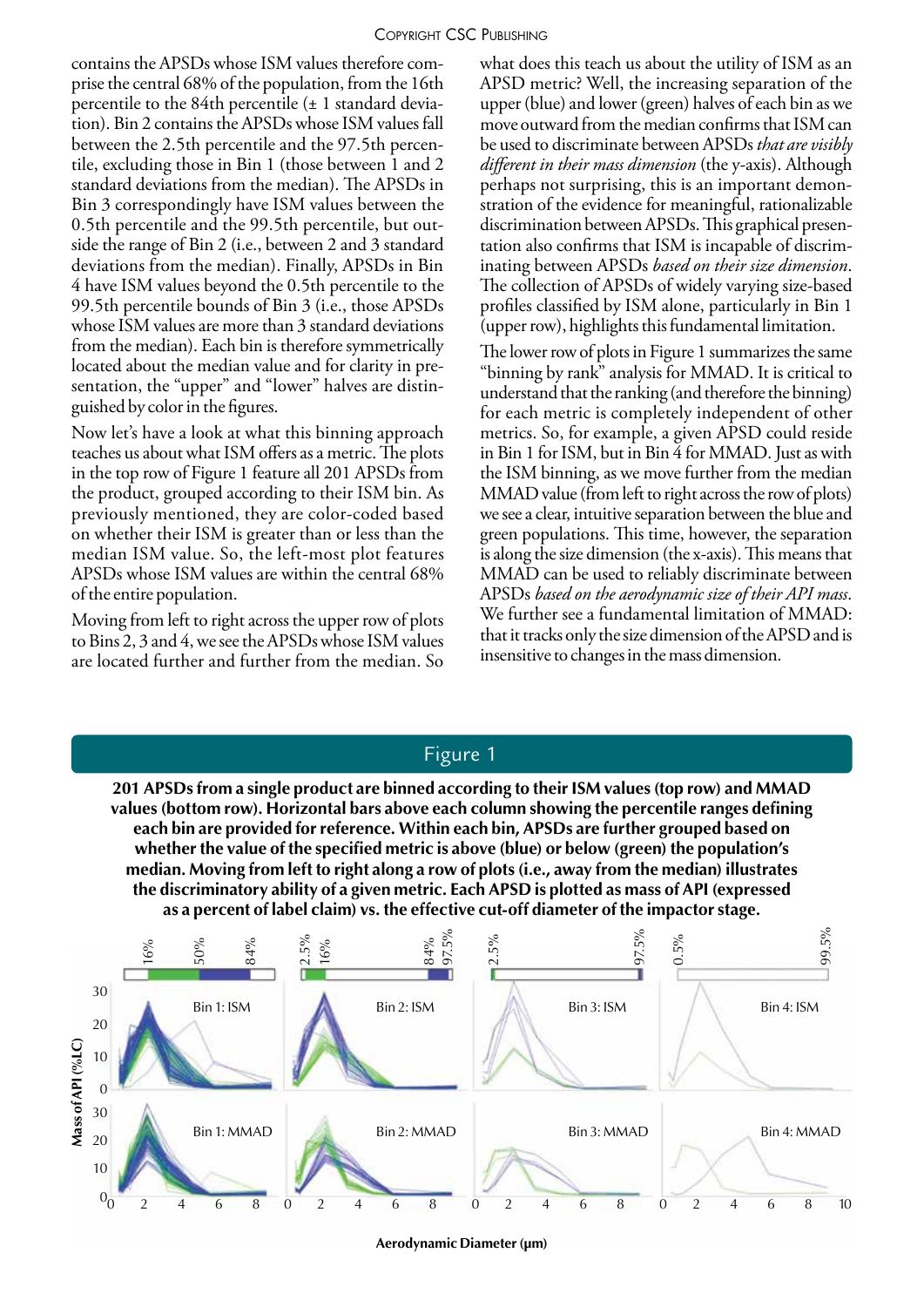#### **Combining metrics for decision-making**

Let's now take a look at how ISM and MMAD might be combined to support batch disposition decisions. In the left plot of Figure 2, each APSD is expressed as a single point, defined by its ISM on the y-axis and its MMAD on the x-axis. As indicated in the legend, the APSDs have once again been grouped into four bins. This time, however, each APSD is classified based on a *combined* assessment of ISM and MMAD. Specifically, we have classified each APSD based on the maximum of its individual ISM and MMAD bin assignments. For example, a Bin 2 assignment indicates that the APSD was assigned to Bin 2 for at least one of the two metrics, and that it was not assigned to Bins 3 or 4 for either metric. This approach is analogous to the simultaneous application of multiple specification limits. Since the mass and size dimensions of the APSDs are orthogonal, we observe clear boundaries between the four bins in this plot. Therefore, we see that there is a large central region (indicated by the red box) which encompasses all the APSDs assigned to Bin 1 (i.e., those whose ISM and MMAD each fall within the central 68% of their respective distributions) and, importantly, contains none of those APSDs assigned to other bins. We propose that simultaneously treating ISM and MMAD as described above can serve as the kernel of what is both necessary and sufficient to discriminate between batches based on product performance (APSDs).

We have also conducted this same analysis using stage groupings, the results of which are presented in the right panel of Figure 2. In this plot, each APSD is classified based on the maximum of its three stage grouping bin assignments. In this example, Group 2 is defined as the mass on impactor stages 1 to 3  $(3.3 \text{ µm-9 µm})$ aerodynamic diameter), Group 3 represents the mass on stages 4 and 5 (1.1 µm-3.3 µm aerodynamic diameter) and Group 4 is the mass from stage 6 or beyond, including the filter  $(0 \mu m-1.1 \mu m$  aerodynamic diameter). Note that the filter is assumed to collect everything presented to it with 100% efficiency, so its lower bound size can be set to 0 um aerodynamic diameter. The same red box from the left panel is provided for reference. In contrast to the prior example, classifications based on the combination of three stage groupings are nearly impossible to rationalize. For example, although we know the APSDs within the red box comprise a relatively narrow range of both ISM and MMAD, we see here that these same APSDs are now spread across four different bins. This suggests that specifications based on stage groupings may struggle to make meaningful discriminations between APSDs. Put simply, you may have limited ability to reconcile a visual comparison of two APSDs with your specification's assessment of the two distributions. We urge you to pause here and ask yourself whether you are comfortable with that.

# **A closer look at APSD classification: Do your metrics pass the red face test?**

Let's now take a closer look at how the combination of three stage groupings classify these APSDs. The binning exercise used here is analogous to classifying via specification limits. Even without knowing the product's actual specification limits, we can assume that quality control of an APSD is based on the value of a chosen metric relative to a distribution of that metric's values, which represents typical or acceptable product performance. With this in mind, we will take a closer look at some of the consequences of attempting to control APSDs with SGs. In Figure 3, we highlight five examples of APSD classification by SGs that are

#### Figure 2

**Both plots feature the same 201 APSDs from a single product, expressed in terms of their ISM values and MMAD values. The left plot shows binning by the maximum bin for ISM or MMAD. The right plot shows binning by the maximum bin for G2, G3 or G4. The position of the red box is the same for both plots (limits: ISM: 43.0-62.2 µg; MMAD: 1.16-1.77 µm).**



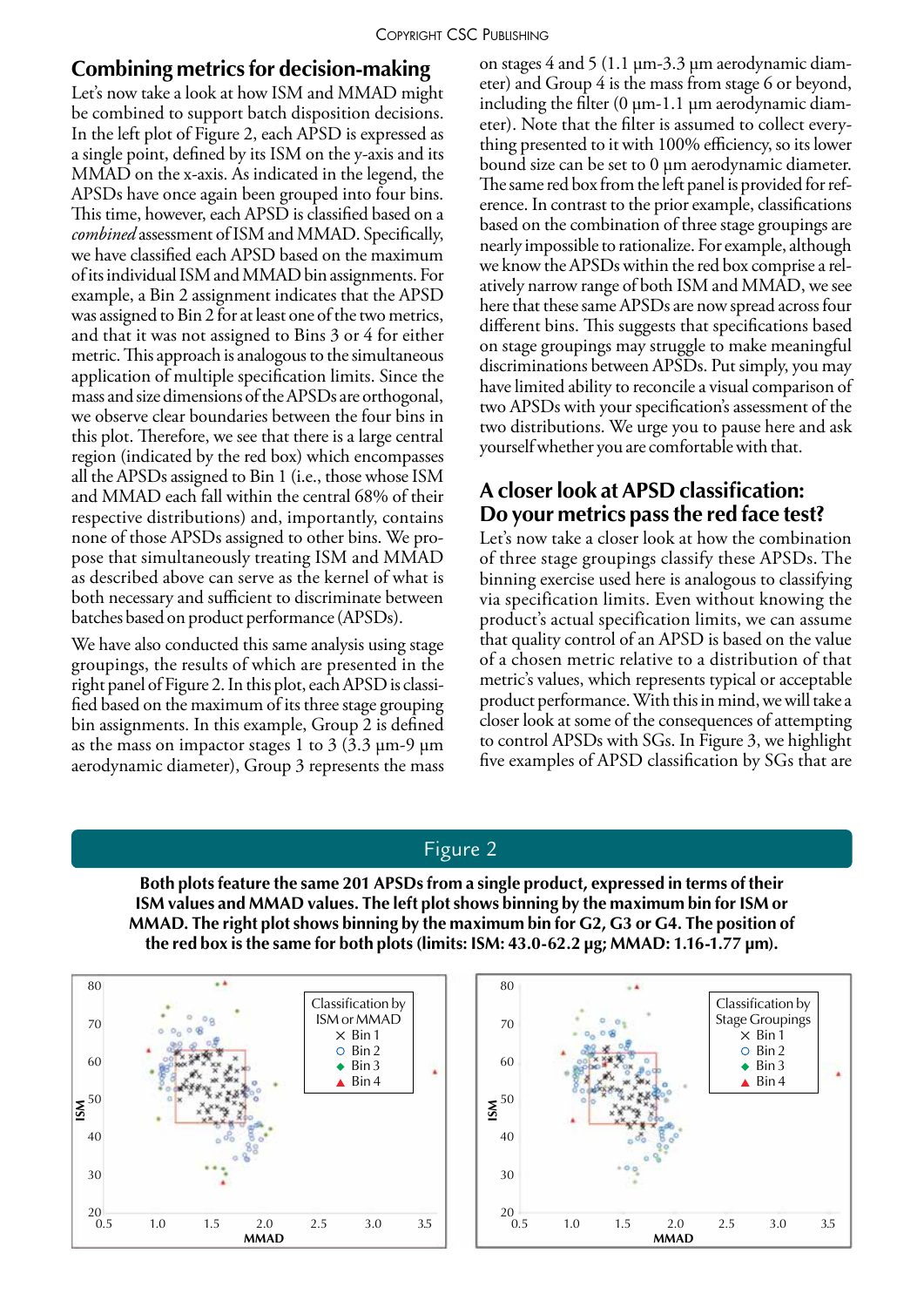#### Copyright CSC Publishing

difficult to rationalize. The main plot in Figure 3 is the same plot of 201 APSDs expressed in terms of their ISMs and MMADs (as shown in right plot of Figure 2), classified by the combination of the three SGs. Four regions on this graph are defined by red boxes, and the APSDs from each region are shown in the associated inset plots.

In panel A, a collection of nine APSDs presents a peculiar situation. As can be seen on the main plot, two APSDs classified as Bin 2 (in blue) are essentially surrounded by seven other APSDs from Bin 1 (in black). The Bin 2 assignment should mean that the blue APSDs are further from typical performance than the black APSDs assigned to Bin 1. It is difficult to know how to interpret this, though, for when you examine the APSDs in the inset plot, the blue APSDs appear to be well within the range spanned by the black APSDs. It almost appears that either an increase or a decrease in recovery on *any* impactor stage, would result in an upgrade for this particular APSD from Bin 2 to Bin 1. It begs the question: what is it about precisely these two APSDs that warrants distinguishing them from their highly similar neighbors? Surely, they do not represent some sort of sub-par performance that could be improved if they had more mass, or less mass, or were coarser or finer. What, then, is the classification by stage groupings telling us here?

Two of the other highlighted regions in Figure 3 (panels B and C) feature examples of the opposite scenario. This time, Bin 1 APSDs (in black) are located in the midst of Bin 2 APSDs (in blue). The eight APSDs in panel B appear to be highly similar, but for some reason, stage groupings have identified one of them as preferred relative to the others. Similarly, in panel C, two of the ten APSDs in this region are somehow distinguished by SGs from the eight Bin 2 APSDs that surround them. When you examine these APSDs, can you rationalize the distinctions made here?

Panel D showcases a baffling peculiarity of APSD classification by stage groupings by superimposing the plots from panels B and C. If you consider the three black Bin 1 APSDs, you can see that there is significant latitude concerning what constitutes typical product performance. The taller black APSD from Panel B comprises roughly one and a half times the mass of the two black APSDs from Panel C, but all three are classified as Bin 1. Such a range may well be appropriate for a given product and does not necessarily stand out as being peculiar. That said, what we struggle to comprehend is the following paradoxical situation. Either

#### Figure 3

 **Five panels (A-E) provide APSDs drawn from the four regions indicated by red boxes on the background plot. The background plot is the same ISM vs. MMAD representation of the 201 APSDs, with the symbols indicating the combined stage grouping bin, as previously shown in Figure 2 (right panel). Inset APSD plots show API mass (as a percent of label claim) vs. effective cut-off diameter of the impactor stage. Bin 1: Black X's, Bin 2: Blue circles; Bin 3: Green diamonds; Bin 4: Red triangles.**

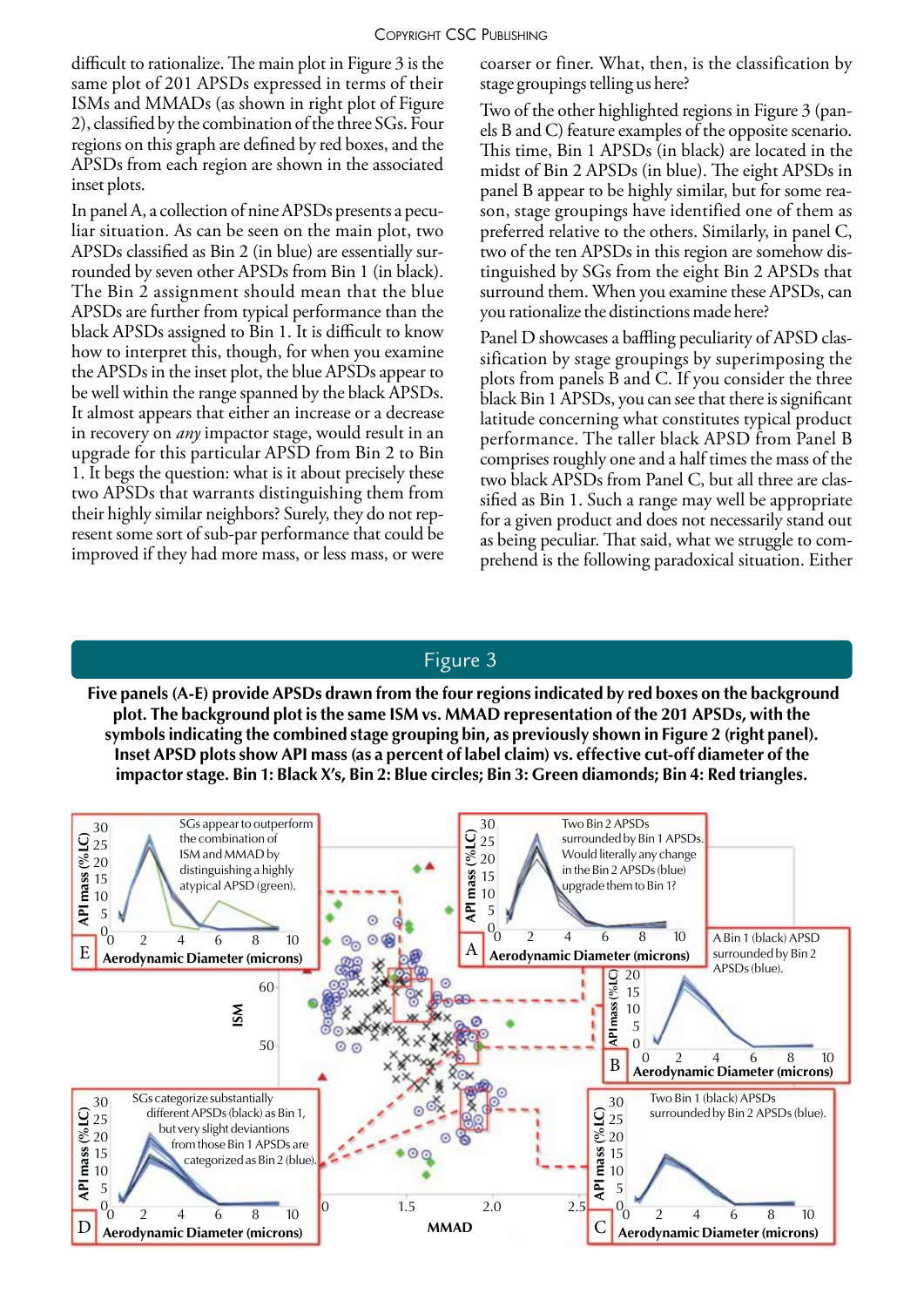the higher mass APSD from panel B or the lower mass APSDs from panel C are apparently suitable for assignment to Bin 1. However, despite the considerable range between these Bin 1 APSDs, small deviations from these APSDs, in *any* direction, leads to a different classification. Are these specific APSDs discrete examples of preferred performance, isolated like islands in a sea of inferior APSDs? Instead of defining individual acceptable APSDs and outlawing the spaces in between, in the real world, the only logical practice is to define acceptable performance over a continuous range.

Finally, the example highlighted in panel E also warrants examination. Here, we have six APSDs all within a narrow range of ISM and MMAD values. Five of the six APSDs appear highly similar, although SGs have categorized some as Bin 1 and others as Bin 2 (in black and blue, respectively). The remaining APSD (in green) is visually distinct, apparently bimodal, and is categorized as Bin 3 by SG-based analysis. Interestingly, though, the combination of ISM and MMAD assigns all six of these APSDs to Bin 1, and this is simple enough to rationalize: all six APSDs have ISMs between 60.6% and 62.4% LC, and the range of MMAD values is less than 0.1 μm. Does this data set represent a scenario in which SGs perform better than EDA? We contend that this is not the case, because the degree of bimodality observed in panel E is exceedingly unlikely to represent the underlying APSD. Consider

for a moment what realistic phenomena could possibly yield an aerosol with two modes so close together (~4 μm), and furthermore, whether such bimodality could actually be resolved by an ACI. As previously noted by Mitchell, et al. [7], even a genuinely bimodal APSD is unlikely to be observed by the inherent low resolution combined with overlapping stages of this apparatus [8]. Experienced CI practitioners reading this article may have already assessed that the far more likely origin of this atypical APSD is an accidental switching of impactor stage recoveries, either during extraction of the API from the stages or in the labeling of HPLC vials. Specifically, the recovery from stage 4 appears to have been inadvertently inserted between the recoveries from stages 1 and 2. Further scrutiny reveals that there is, in fact, a replicate APSD determination for this sample included in the IPAC-RS database, consistent with our speculation that the observed bimodality is owed to laboratory error. Ultimately, then, rather than a failure of the ISM and MMAD approach, we contend this is nothing more than an immediately identifiable lab error that has created the illusion of a highly improbable APSD.

# **From insufficient to sufficient and efficient**

Hopefully, we have convinced you that you must measure differences in *both* size and mass to discriminate

## Figure 4

201 APSDs from a single product are binned according to their RATIO<sub>0.7</sub> values (top row), RATIO<sub>11</sub> values **(middle row), and MMAD values (bottom row). Horizontal bars above each column illustrate the bounds of each bin. Within each bin, APSDs are further grouped based on whether the value of the specified metric is above (blue) or below (green) the population's median. Classification of the product's APSDs by the EDA Ratio (with either a 0.7 or a 1.1 μm cut-off) is remarkably similar to classification by MMAD.**



**Aerodynamic Diameter (µm)**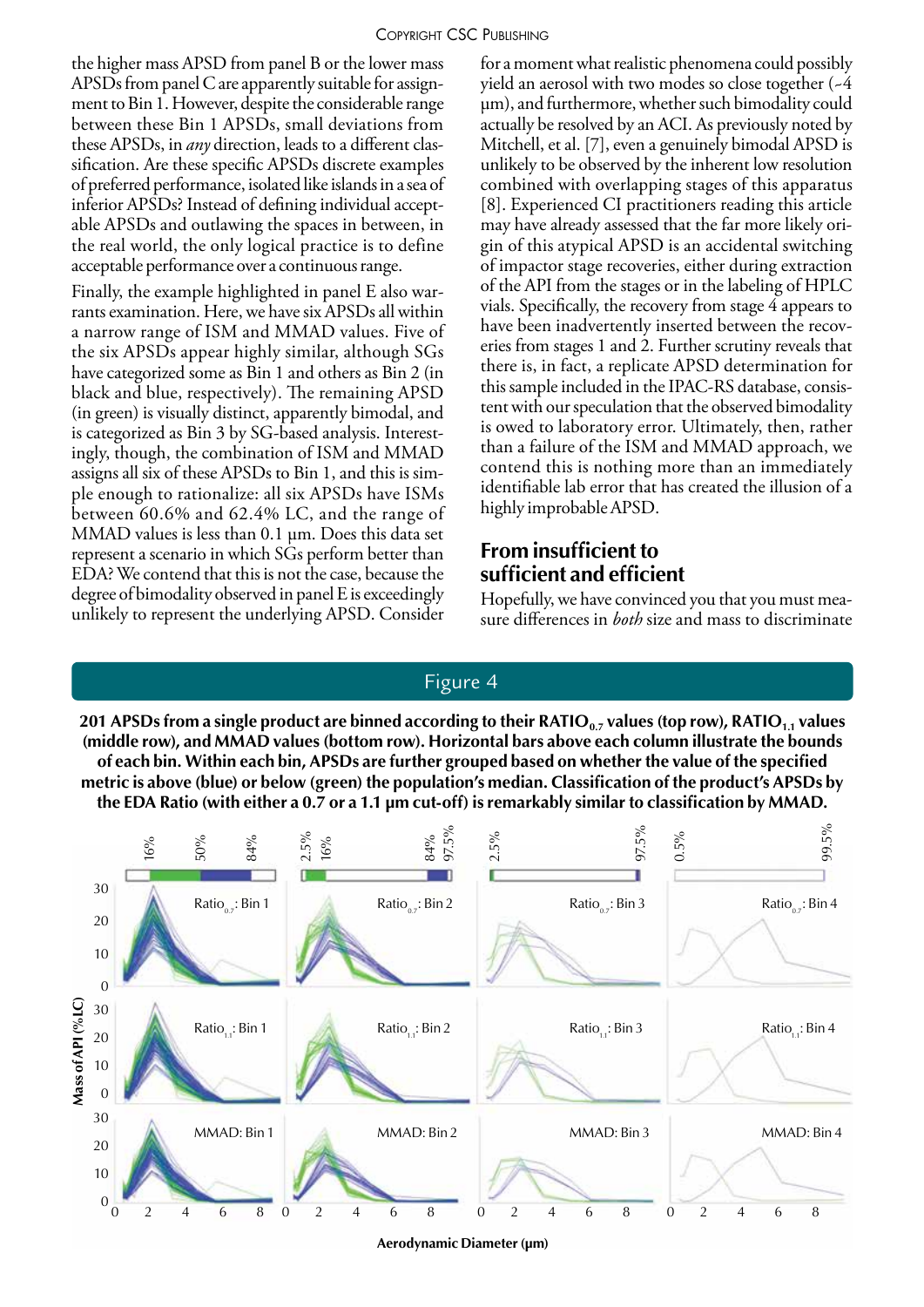meaningfully between APSDs (i.e., that FPD and SGs are insufficient). Hopefully, we have also convinced you that you need *only* measure differences in size and mass to discriminate meaningfully between APSDs (i.e., that ISM and MMAD are sufficient). If we are aligned on those points, the next pertinent question is: "Are there more efficient ways to make batch disposition decisions that are still based on both the mass and size dimensions of a product's APSD?" In other words: "Are we investing more than is required for the information returned to us?" We conclude that the answer is "yes;" that the same comparisons can be made, and the same decisions reached, in a far more efficient manner. In support, we refer to Tougas et al. [8], who showed that use of ISM and the ratio of the large particle mass (LPM) to the small particle mass (SPM) within the ISM (RATIO) are all that is needed to characterize comprehensively movements in the mass and/or size directions of the underlying APSD. *Importantly, Tougas, et al. demonstrated that the "RATIO" metric is strongly correlated with MMAD, provided the boundary between LPM and SPM is within 0.3 and 3 times the MMAD value.* It is important to appreciate that the boundary between LPM and SPM is productspecific and should therefore be determined as part of the development process using data acquired from a full resolution impactor. In this context and by convention, RATIO is given a subscript that indicates the upper stage boundary chosen to define SPM. Use of these metrics (ISM and either MMAD or RATIO) to describe APSD is conveniently referred to as Efficient Data Analysis (EDA).

Figure 4 features a comparison of the APSDs sorted according to the rankings for MMAD,  $\text{RATIO}_{0.7}$  and RATIO<sub>...</sub>. Here, we observe that each of the ratio plots tracks movement away from the central tendency of size in a manner that is nearly identical to that observed for MMAD by itself, confirming the observation of Tougas, et al. [8] respecting the non-critical nature of the boundary location between SPM and LPM fractions.

Since we have seen from the evidence presented here that both ISM and RATIO describe *independently* movements in both the size and mass defining the underlying APSD, it follows we can confirm that these metrics (which constitute EDA) are both necessary and sufficient to enable good decisions to be made regarding product quality for OIPs.

Further support for the use of EDA was provided by Christopher, et al*.* in a multi-laboratory study probing the decision-making ability of EDA [9]. Analysis of albuterol metered dose inhaler (MDI) APSDs collected using both conventional and abbreviated impactors (AIM) revealed that the uncertainty in MMAD prediction by the EDA RATIO metric was approximately 0.1 µm. In other words, splitting the APSD into eight fractions with the conventional ACI did not allow better decision-making than simply splitting the APSD into two fractions, large and small. Moreover, the same

study also demonstrated that a conventional ACI was no more capable of making batch disposition decisions than an abbreviated form of the same impactor.

Pause here for a moment to reflect on the implications of this: a ten-component ACI was reduced to a 4-component AIM apparatus, without degrading decision-making ability. If you were asked to modify a QC method such that it would take twice as long, consume twice as much solvent, increase the variability, and make it more prone to user error, would you not expect that this could only be justified by a dramatic improvement in your ability to disposition batches of your product? Granted, the conventional impactor offers a higher resolution (albeit, only 7- or 8-point) sampling of your product's APSD and could be a useful tool for investigating any atypical results. For routine QC testing to support batch disposition, though, it is difficult to rationalize such an investment without a significant return.

# **Conclusions**

In this article, we initially provided additional evidence regarding the inadequacy of commonly used APSD metrics. We then established that ISM and MMAD, which independently track movements in the mass and aerodynamic size, are an appropriate minimum set of metrics for effective decision-making. We further demonstrated that a simple RATIO of LPM to SPM offers the same sensitivity to changes in APSD size as achieved with MMAD determinations. In combin-

# **The IPAC-RS APSD Database**

The APSD data used in this manuscript originate from QC testing of actual OIPs. The blinded IPAC-RS database includes APSD data for 34 OIPs, which are either commercially marketed or in late development (Phase IIB or later), from seven manufacturers. To ensure blinding and confidentiality, APSD data were submitted to the IPAC-RS secretariat. For each product, the APSD data consist of API recoveries from individual impactor components (e.g., induction port, stages, filter, etc.) expressed as a percent of the product label claim. More information regarding the database can be found at: https:// wayback.archive-it.org/7993/20170405182408/ https:/www.fda.gov/ohrms/dockets/ac/00/ techrepro/3609\_rpt2.pdf.